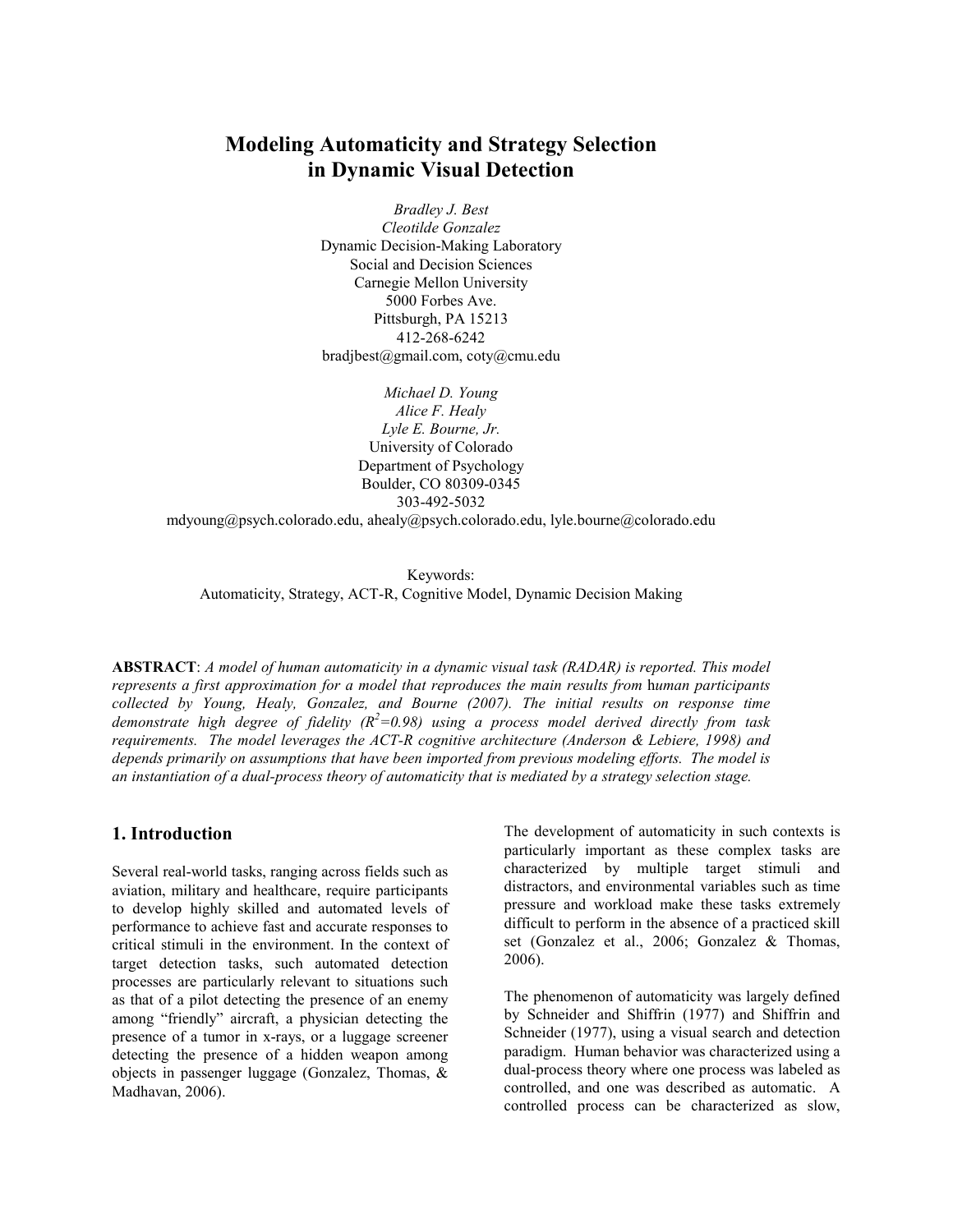deliberate, voluntary, serial, and requiring attention. Controlled processes are sensitive to the workload or number of items in the task. On the other hand, automatic processes can be characterized as fast, involuntary, parallel, and requiring little overt attention. Automatic processes, due to their parallel nature, can be insensitive to the number of items involved in a task (see Wolfe, 1998, for a review of these terms in the context of visual search).

Initial performance in a novel task is typically performed in a controlled fashion. However, given extended practice in a task where there is a consistent mapping between stimulus and response, where a target appears only as a target and never as a distractor, automaticity tends to emerge. The transition from controlled to automatic processing can be detected by a shift in the pattern of response times to process a set of items: When increases in the number of items do not produce proportional increases in response times, automatic processing is said to be occurring. This shift can also be described as a reduction in cognitive load. Automatic processing is not only faster; it is also less effortful due to lower attentional demands.

Shiffrin and Schneider (1977) and Schneider and Shiffrin (1977) identified mapping conditions that enabled the emergence of automaticity and labeled these conditions consistent mapping (CM), which means stimuli are consistently either targets or distractors and are not exchanged between sets, and varied mapping (VM), which means stimuli can appear as either targets or distractors.

In addition to depending on consistent mapping conditions, the emergence of automaticity can also be impacted by the addition of other tasks that compete for resources during the acquisition phase. Wickens (1980, 1984) demonstrated that competing tasks that share the same modality (e.g., two visual tasks) can be expected to produce more interference than tasks that depend on different modalities (e.g., one visual task, one aural task).

From a training perspective, the emergence of automaticity is often a desirable outcome: Performance becomes less effortful allowing both quicker performance and simultaneous completion of other tasks that might compete for attention or other resources that voluntary controlled task execution requires. However, automaticity might also have drawbacks in task environments where controlled processes might be called for due to, for example, a high cost for incorrect decision-making.

Although automaticity is implicated in many rapid decision processes, relatively few efforts have been made to understand the exact information used in making a rapid decision. One notable exception is the research program described by Schunn, Reder, Nhouyvanisvong, Richards, and Stroffolino (1997). In a mental arithmetic paradigm, they investigated the decision of whether to calculate or retrieve from memory. In their study, participants were asked to make decisions about the method they would use to solve a math problem more quickly than they could actually make the decision itself. (They had to decide whether to retrieve the answer from memory or to calculate the answer upon very brief exposure to the problem.) One of their main findings was that the surface features of the items being processed drove the choice of which decision process to use, and participants could be tricked into attempting to retrieve an answer that they had not memorized if it shared enough surface features (e.g., operands) with a previously memorized problem.

Studying the interaction of these aspects of automaticity – the impact of dual tasking in different modalities, the contribution of surface features to decision making, the effect of environmental complexity, the effect of consistency of mapping – calls for a dynamic, complex task environment within which automaticity can be thoroughly evaluated. The RADAR task environment (Gonzalez & Thomas, 2006) provides just such an environment (described in detail below) in which the acquisition of automaticity can be carefully studied.

The research reported in this paper is part of a major effort to create computational cognitive models that can be used as predictive tools for the effects of empirically-based training principles. An associated research effort is that of ACT-R models of training data entry skills (Gonzalez, Fu, Healy, Kole, & Bourne, 2006).

The research reported in this paper leverages empirical research of the training difficulty hypothesis (Schneider, Healy, & Bourne, 2002). An experiment, which will be summarized below, was designed to test the hypothesis that training under more difficult conditions would enhance testing (Young, Healy, Gonzalez, & Bourne, 2007). The ACT-R model designed and reported here is a first approximation for a model that reproduces the main results found in such an experiment.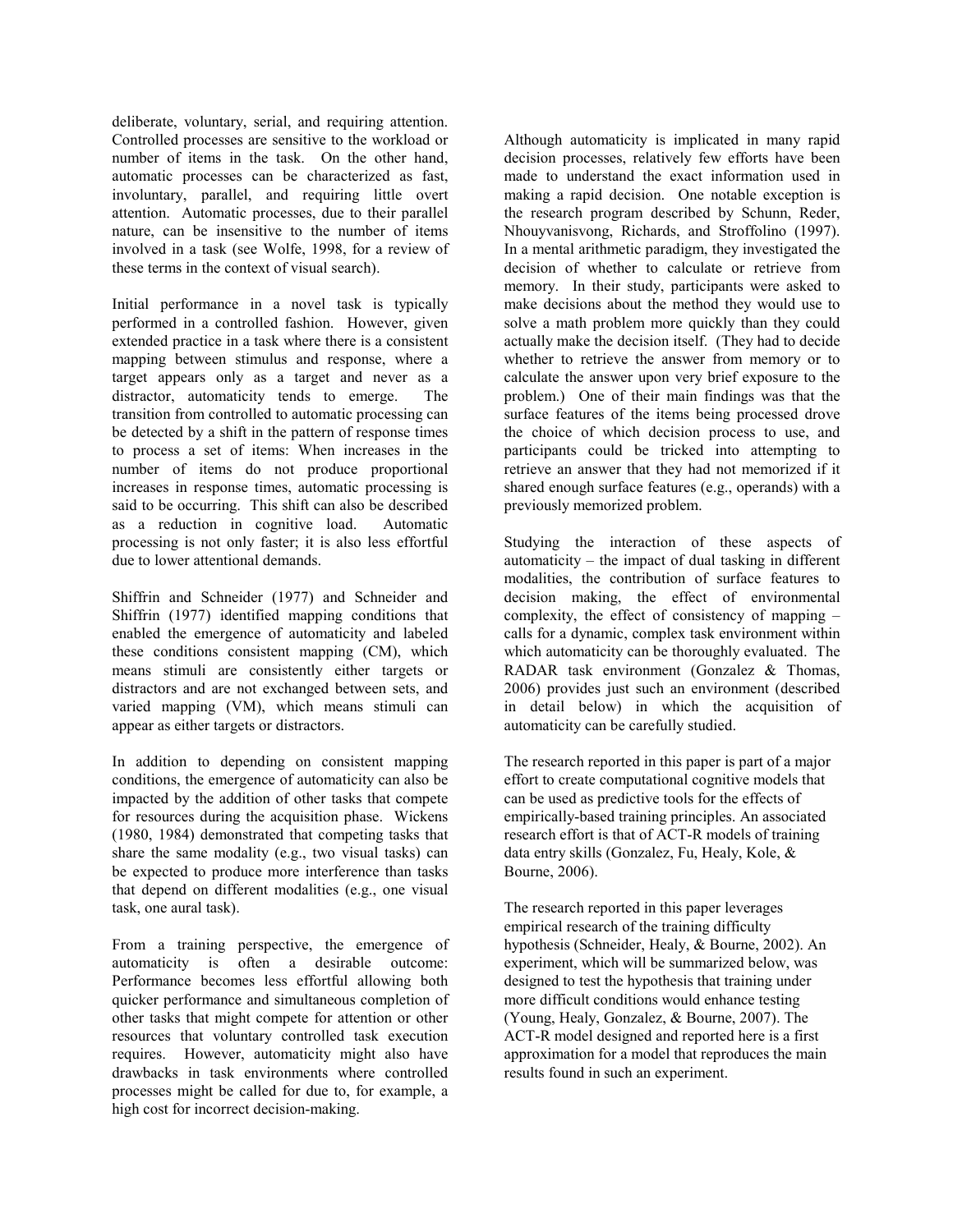

Figure 1. The RADAR Task. Illustration of the RADAR task: visual detection component with blips at the moment of detection are shown in the RADAR grid. This example demonstrates a frame size of 4 (there are 4 nonblank blips on the RADAR). The decision making component is shown on the right hand side of the figure. The experiment conducted by Young et al. (2007) involved only the visual detection component of RADAR and the tone counting task.

In what follows, we will introduce the RADAR task, explain the empirical results, explain the cognitive model, and present the results from both modeled and human participants. Finally, implications for training will be discussed. The purpose of this modeling effort is to create an explicit account of controlled and automatic processing on a dynamic visual task to improve our understanding of how to leverage these processes in a training context.

## 2. The RADAR Task

The RADAR task is a single-user control task in which the goal is to detect and eliminate a hostile enemy aircraft by selecting an appropriate weapon system (a screenshot of the RADAR task is shown in Figure 1). This task has been used to study the effects of automatic detection on decision making (Gonzalez & Thomas, 2006) and the effects of response mapping on automaticity development (Gonzalez et al., 2006).

The RADAR task has two components: (1) visual detection and (2) decision-making and an optional, tone counting component explained below. The research reported in this paper utilizes the visual detection component and the tone counting task, but a complete description of RADAR including the decision-making component can be found in Gonzalez and Thomas (2006).

The visual detection and memory component requires the user to memorize a set of targets and then look for the presence of a target on a RADAR grid. This component essentially reproduces the goals of Schneider and Shiffrin's (1977) task, except that the visual elements in RADAR are not static but instead are dynamic. In Schneider and Shiffrin's (1977) task, all stimuli appear within foveal vision, whereas in the RADAR task, the stimuli move on the screen, and thus eye movements and visual scanning are required to find a target. A target threat may or may not be present among a set of moving blips that represent incoming aircraft. The blips—in the form of symbols, digits, consonants, or blank masks—begin at the four corners of the RADAR grid and approach the center at a uniform rate. The detection of an enemy aircraft must occur before the blips collapse in the middle of the grid.

In addition to visual detection component, some participants are also asked to detect and count the number of auditory tones presented that deviate from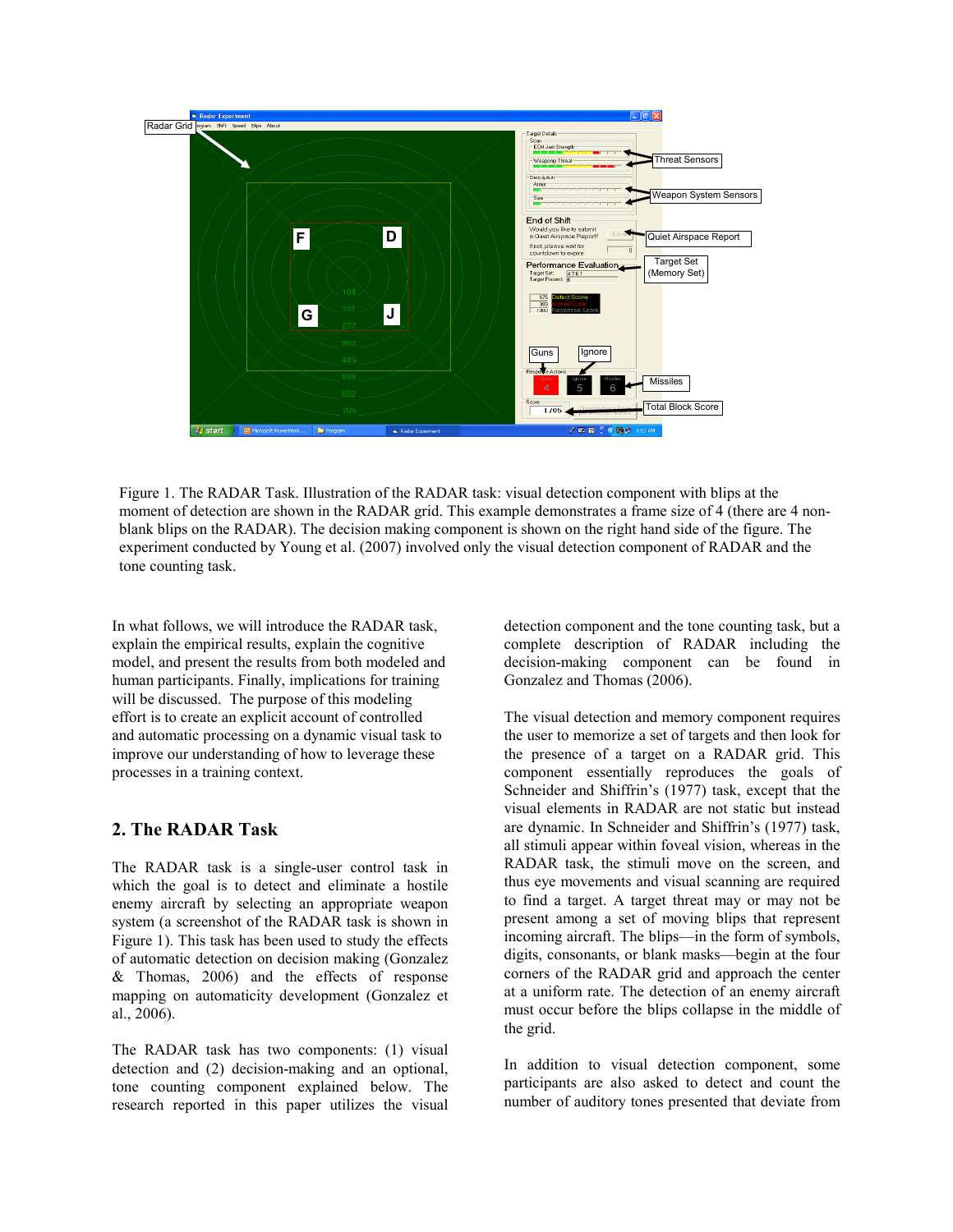a given reference tone. Participants were individually calibrated to their own standard and deviant pitches prior to testing. These tones are presented irregularly at roughly 1 s intervals throughout the set of trials, so this count must be maintained and accumulated across the presentation of the set of individual frames within a trial.

A set of targets containing either 1 or 4 letters or digits (depending on condition), drawn from the 9 possible digits and a specific subset of 9 letters, is presented to participants prior to each set of trials (see Figure 2) and must be maintained in memory. The two main conditions of the experiment, consistent mapping and varied mapping, are defined by the keeping a member of the memory set consistently defined as target throughout a series of trials and not as a distractor (CM), or considering a memory element a target in some trials and distractor in other (VM). In the varied mapping (VM) condition, digits or letters could be targets (depending on the assigned target type, which was varied between subjects and always differed from that used for consistent mapping (CM)), whereas the same class (digits or letters) served as distractors. In the consistent mapping condition, either digits are targets and letters are distractors, or letters are targets and digits are distractors. Thus, if the targets are digits, a blip filled in with a digit is necessarily a target on a CM trial.



Figure 2. A target set, with memory set size of 4 is presented to the participants before a set of RADAR frames.

## 3. Human Performance on the RADAR Task

Young, Healy, Gonzalez, and Bourne (2007) collected an extensive data set recording human performance on the RADAR Task. The current modeling effort focuses on a subset of these collected data that spans two experimental sessions, with the second session conducted 1 week after the first. These sessions are subsequently described as "training" and "test". Consistent mapping target type was varied between subjects, and was either digits or letters, whereas mapping condition (CM or VM) and cognitive load – either 1 or 4 blips filled in and either 1 or 4 targets – were varied within subjects.

Forty-eight subjects participated in this experiment and completed the two sessions. Each session took approximately 2.5 hrs. The blocks were presented in the following predetermined order: CM 1-1, CM 4-4, VM 1-1, VM 4-4, Break, VM 4-4, VM 1-1, CM 4-4, and CM 1-1, where the first number represents the memory set size and the second number is the frame size (the number of non-blank blips). These two parameters represent the workload in the RADAR task. 1-1 is the lowest workload, whereas 4-4 is the highest workload. Each block consisted of 20 shifts each, where a shift contained 9 individual frames. At the start of each shift a set of targets (either letters or digits) were presented for memorization, after which the frames started appearing. Both the first and last frames were blank, whereas the remaining frames contained either 1 or 4 filled in blips according to the experimental condition. Blips originated at the corners of the display and rapidly moved toward the center.

75% of the shifts had a target present, and each shift had 7 frames that had to be checked for targets. If no targets were presented, participants submitted a quiet airspace report by pressing the space bar.

4 conditions in the experiment varied whether subjects heard and counted deviant tones during training and during testing. The 4 conditions were: (a) tone during training and testing, (b) tone during training, silent during testing, (c) silent during training, tone during testing, and (d) silent during training and testing. There were 12 subjects in each of these 4 conditions. At the end of the shift, participants who heard tones then entered the number of deviant tones.

A measure of human performance on the RADAR task is the time required to identify a target on a target present frame. The following table presents one of the results from the experiment. The table shows the response time by condition for both consistent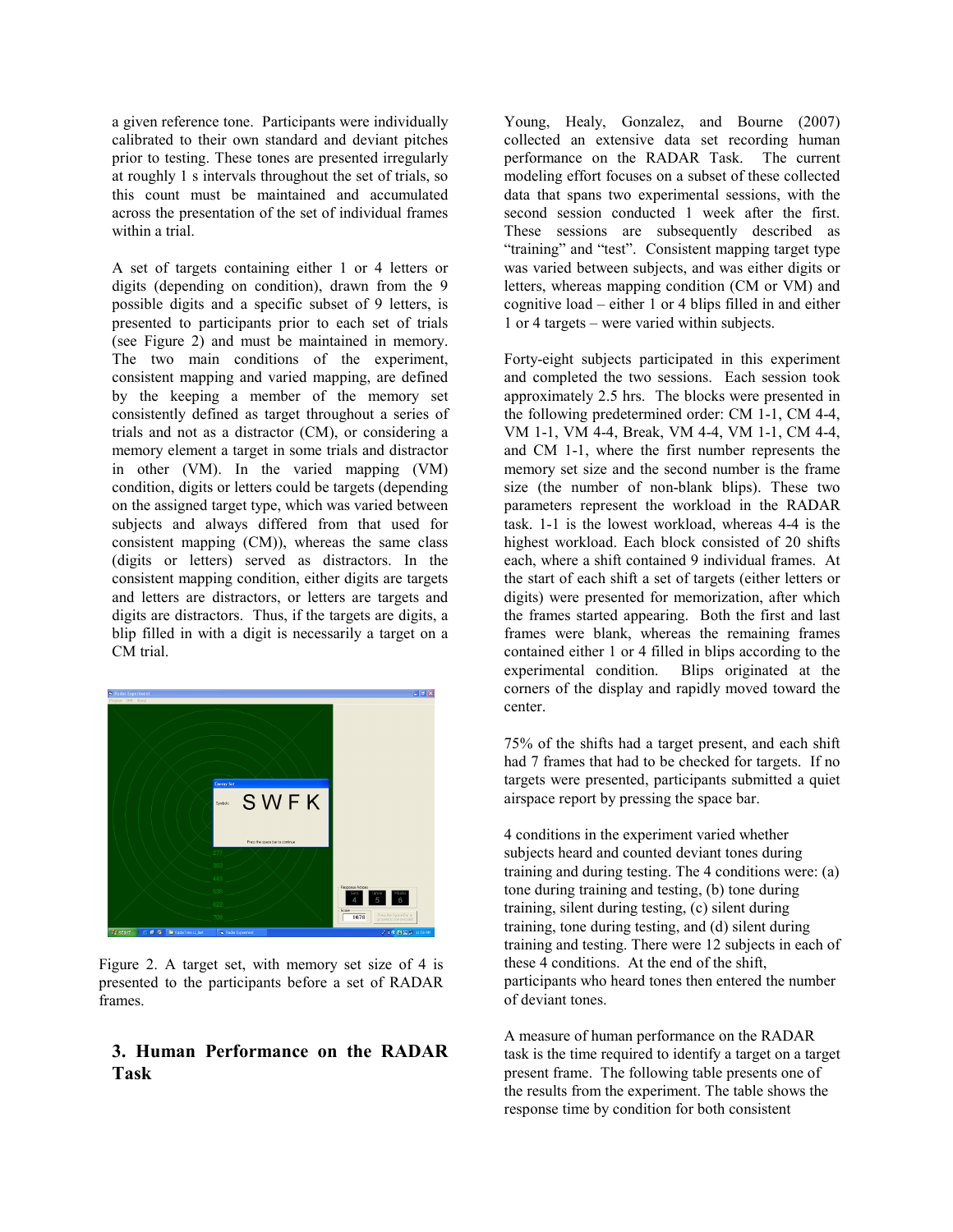mapping (CM) and varied mapping (VM) conditions, and whether workload was low (CM 1-1, VM 1-1) or high (CM 4-4, VM 4-4).

| Target Identification Response Time (ms) |                |            |
|------------------------------------------|----------------|------------|
| Condition                                | RT at Training | RT at Test |
| CM 1-1                                   | 707.761        | 681.508    |
| CM 4-4                                   | 1004.740       | 953.060    |
| VM 1-1                                   | 683.304        | 717.141    |
| VM 4-4                                   | 1242.503       | 1248.069   |

In general, the significant effects are of mapping condition (CM is faster than VM) and load (1-1 is faster than 4-4). There is a significant interaction between load and mapping condition – CM 4-4 is much faster than VM 4-4 whereas CM 1-1 and VM 1- 1 are comparable. These results are consistent with the automaticity theory and with previous automaticity results using the RADAR task (Gonzalez & Thomas, 2006).

## 4. An ACT-R model of automaticity in the RADAR Task

One of the main challenges faced in modeling this task is to account for the observed pattern of results through an explicit mechanism. To achieve this goal, a detailed process model was constructed using ACT-R 5.0 (Anderson & Lebiere, 1998). Although many readers may be familiar with ACT-R, a brief overview will be provided for those unfamiliar with the architecture.

### 4.1 ACT-R

ACT-R (Anderson & Lebiere, 1998) is a unified theory of cognition developed with over 30 years of cumulative improvement. At a fine-grained scale it has accounted for hundreds of phenomena from the cognitive psychology and human factors literature. The version employed here, ACT-R 5.0, is a modular architecture composed of interacting modules for declarative memory, perceptual systems such as vision and audition modules, and motor systems such as a manual module, all synchronized through a central production system.

ACT-R is a hybrid system combining a tractable symbolic level (production system) that enables the specification of complex cognitive functions, with a subsymbolic level that tunes itself to the statistical structure of the environment. The combination of these aspects provides both the broad structure of cognitive processes and the graded characteristics of cognition such as adaptivity, robustness, and stochasticity.

The central part of the architecture is the production module. A production can match the contents of any combination of buffers, including the goal, which holds the current context and intentions, the retrieval buffer, which holds the most recent chunk retrieved from declarative memory, visual and auditory buffers, which hold the current sensory information, and the manual buffer, which holds the current state of the motor module. During the matching phase, production rules whose conditions match perfectly to the current state of various information buffers (goal, memory retrieval, perceptual, etc.) qualify to enter the conflict set. Because ACT-R specifies that only one production can fire at a time, the rule with the highest expected utility from among those that match is selected as the one to fire.

## 4.2 RADAR Process Model Structure

Figure 3 shows the process flow within the model of human performance on the RADAR task. The processes specified support the rehearsal of the memory set, allocation of attention to the presented frames, encoding and processing of the presented targets and distractors, and determination of whether a target is present or not on the given display.

The model stipulates different processes for CM and VM conditions. This model is, in effect, making a claim that participants are aware of the experimental condition in which they find themselves.This awareness can be achieved through recognizing errors (false alarms) when they occur (see discussion for more on this). The effect of this awareness is that the overall process model is pruned, and is specific to condition. Each of these pruned process models will now be described individually.

### 4.3 RADAR Process Structure Specific to Consistent Mapping Conditions

The essential aspect of the model behavior when it recognizes a CM condition is that it does not attempt any memory retrievals. If a candidate item is of the same type as the memory set, it is identified as a target. If more than one candidate is present (in the 4-4 conditions), each is attended in turn. Thus, timing predictions from this condition are contingent on shifts of attention, but not retrievals from memory.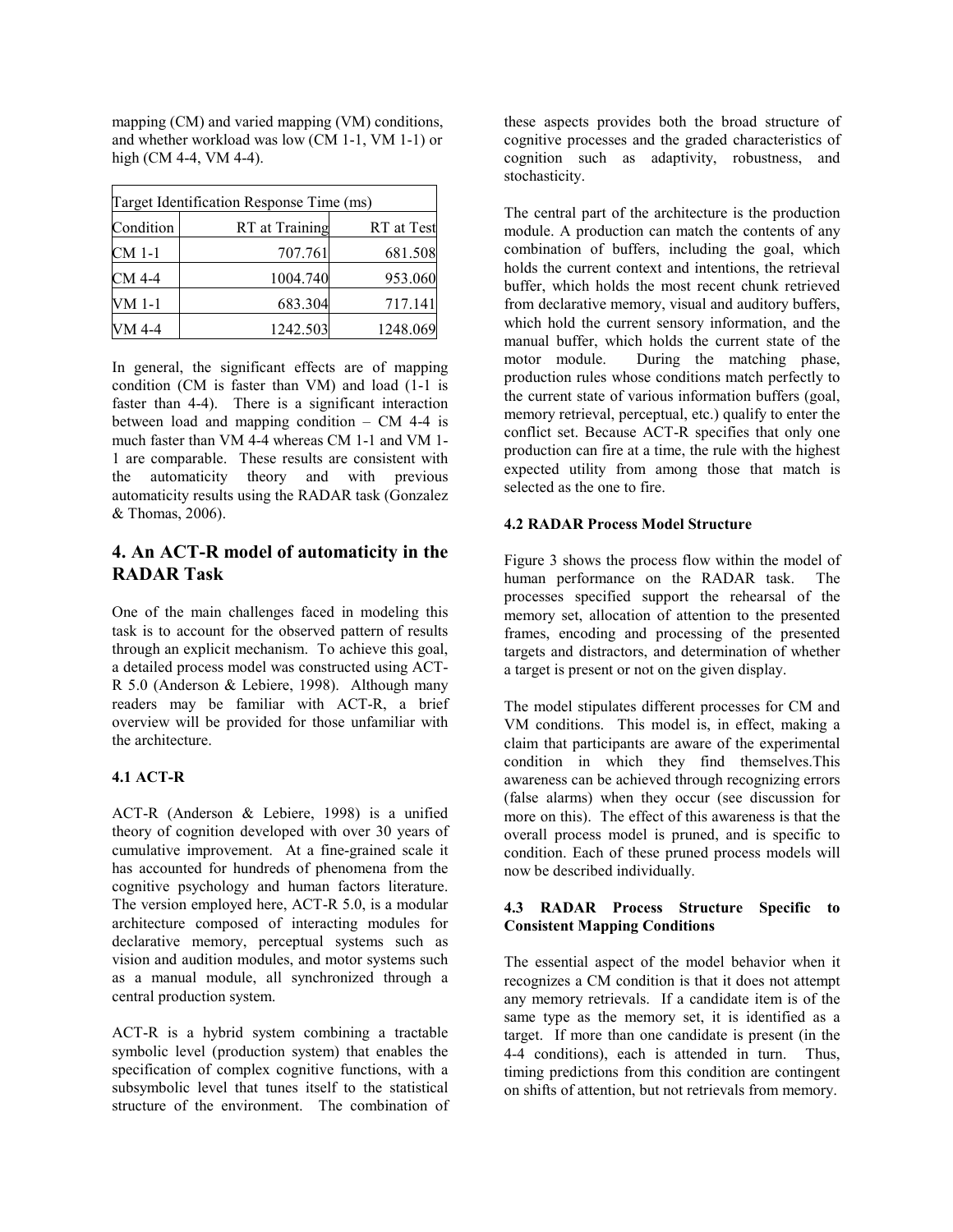

Figure 3. The structure of the ACT-R model of the RADAR task. The gray boxes represent those extra processes needed in the VM condition that are not necessary in the CM condition.

#### 4.4 RADAR Process Structure Specific to Varied Mapping Conditions

During VM conditions the processing is more complicated. All candidates are the same type as the target (e.g., the candidates are letters and the memory set consists of letters). Hence, for all candidates a memory retrieval must be performed to make sure the candidate is not a distractor. This procedure produces the essential differences of the model in the VM condition: memory retrieval repeated for the number of items considered. In the VM 4-4 condition, the search will complete immediately if a target is identified, but otherwise it must be completed for each candidate. Given random ordering, this serial search will call for, on average, 2.5 memory retrievals. This is in contrast to the CM 4-4 condition, which will call for an average of 2.5 attention shifts, without the need for a retrieval.

#### 4.5 Timing Assumptions used by RADAR Model

The model does depend on a set of explicit timing assumptions for producing detailed data. Initial perception of the frame and selection of target is assumed to take 350 ms, whereas each individual attention shift is estimated at 185 ms (Anderson & Lebiere, 1998). Adding the cost for an attention shift to the standard ACT-R cycle time yields 205 ms for any production that involves an attention shift. Motor action preparation and execution is estimated at 350 ms (making a response). The ACT-R architecture provides the retrieval times for items from the memory set which is impacted by both base-level activation and rehearsal (activation receives a boost during rehearsal). The time of memory failure is also important: If an item is not in the memory set, this value is determined by the retrieval "timing out," which is impacted by the retrieval threshold. These assumptions, taken together, produce the timing predictions of the model.

#### 4.6 RADAR Model Fit to Data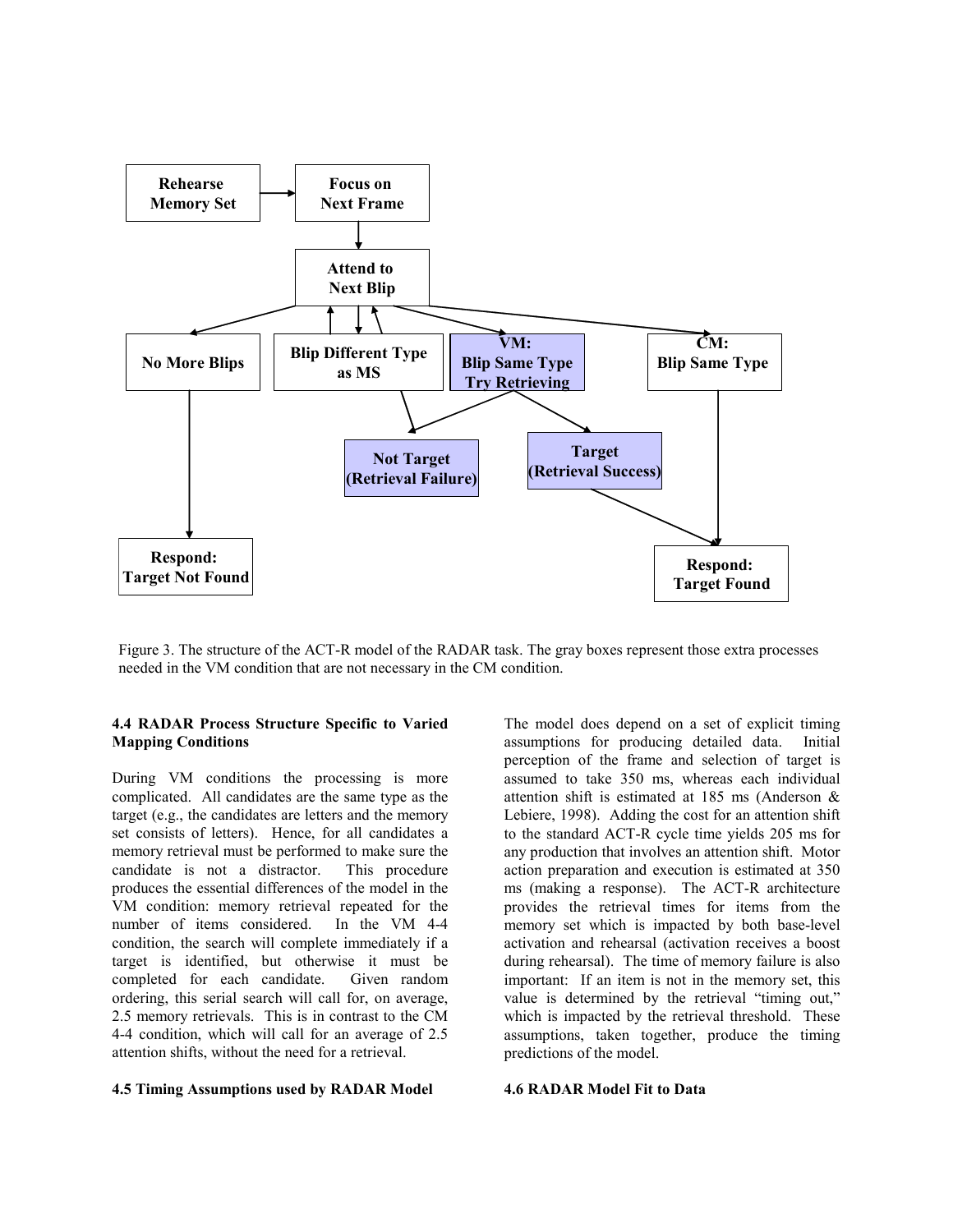The process model described above, combined with the described timing assumptions, produces a model fit that is extremely close to the human data  $(R<sup>2</sup>=0.98)$  for the combined training and test sessions. Figure 4 presents the average latency for both model and human data at test.



Figure 4. Latency at test: averages for human and model.

## 5. Discussion

This paper introduces an ACT-R model of automaticity that reproduces latency human data in a dynamic visual detection task, the RADAR Task. The model reproduces a common result in the automaticity literature: that the effect of workload is larger under the VM than the CM condition.

The issue of categorization and automaticity development has largely been a controversial issue (Cheng, 1985). The hypothesis concerning categorization that attempted to provide an alternative to the explanation of the automatization hypothesis by Schneider and Shiffrin (1977) has been clearly shown to be insufficient to explain the evidence of automaticity development (Schneider & Shiffrin, 1985). On the other hand, some accounts of automaticity have provided evidence that automaticity itself requires focal attention (Logan, 1992).

The particular process model described here suggests that participants are aware of the experimental condition (CM or VM) they are in to select their strategy for completing the task. That is, they are gating the decision process, and choosing whether to rely on a fast automatic process or a slower conscious process. Similar initial decision processes have been demonstrated in a range of empirical studies (e.g., Schunn, et. al., 1997; Lovett, 1998; Lovett & Anderson, 1996).

In addition to the present effort, other modeling efforts that have attempted to account for automaticity results (e.g., Anderson & Lebiere, 1998) have similarly depended on either awareness of experimental condition, awareness of stimuli category, or both, to replicate the results of Shiffrin and Schneider (1977) and Schneider and Shiffrin (1977).

Although this may not be a conventional interpretation of automaticity, the task requirements make it clear that there must be some mechanism that chooses between retrieving and deciding. Given that participants demonstrate evidence of acquiring automaticity in blocks of consistent mapping that are interleaved with blocks of varied mapping, it is not unreasonable to expect that there is some awareness of this choice. The categories are distinct (letters and numbers) for the CM condition and targets and distractors pertain to the same category in the VM condition. The current modeling effort indicates that awareness of this block structure (or at least a transition to a period of CM from VM) may facilitate development of automaticity by encouraging reliance on the automatic process.

Adaptation to such a shifting structure is a hallmark of human behavior, and has been previously modeled using the ACT-R architecture in other domains such as air-traffic control (Best, Schunn, & Reder; 1998) and an isomorph of the Luchins' Water Jug Task (Lovett, 1998).

There is still a challenge to validate this process against the data and even the challenge of identifying what that validating data would be. Our future efforts will attempt to identify evidence of shifting strategies within the experimental blocks in the RADAR task, and seek the same data in other similar tasks. What we expect to find is that, within blocks that are VM blocks, false alarms will be clustered in the early portions of the block, after which participants will start to retrieve (the strategy shift being driven by failures). Conversely, we would expect CM blocks to be characterized by a gradual drop in response time across the block as memory retrievals are skipped (i.e., the VM strategy might persist but the more efficient CM strategy will gradually be adopted).

This model may have significant implications for training, specifically relating to transfer. Training in a VM condition is known to prevent automaticity.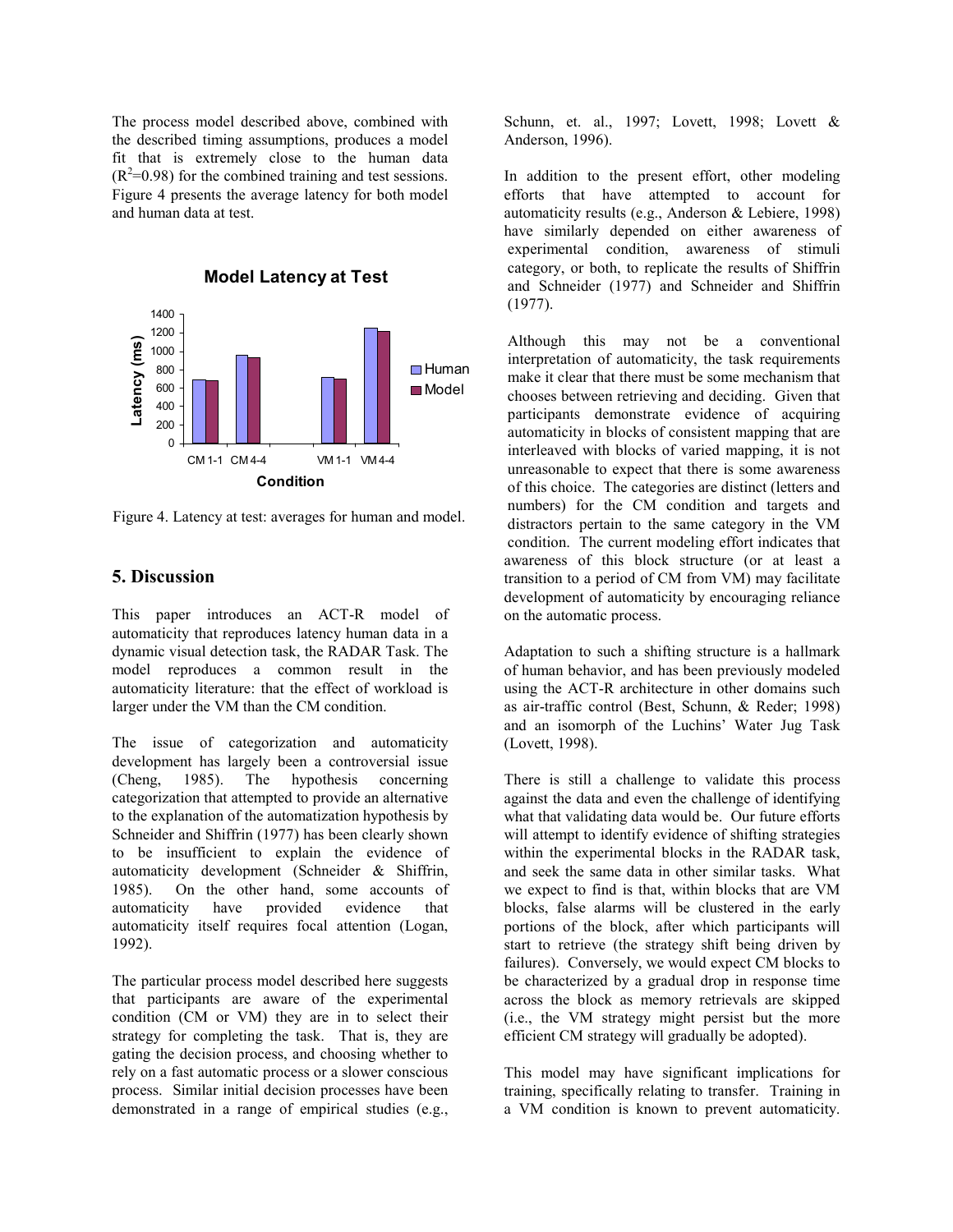However, if this model is correct, training in a CM condition can be expected to lead to a substantial number of false alarms when first exposed to a VM environment. Thus, training ought to proceed from one to the other: initial CM training to build up automaticity followed by a brief period of VM training to allow for trainees to learn to make the determination of when to pursue an automatic decision process. This kind of training hypothesis has been tested empirically (Gonzalez & Madhavan, 2006).

The true value of this modeling effort may be that we have been forced to make the model explicit in terms of cognitive operations. The main shortcoming of the current model, which we plan to address, is the need to allow the model to determine the appropriate strategy based on a pattern of changing success and failure and a drive to reduce cost (i.e., false alarms driving the transition to more effortful retrievals, and efficiency seeking driving the transition to skipping retrievals). Another useful enhancement would be the addition of the ability to learn individual stimulus specific rules within the ACT-R model through exposure (e.g., Best, 2006). In addition, richer validating data should be identified. If the current model, augmented with adaptive strategy determination, accounts for a pattern of shifting hits, misses, false alarms, and correct rejections, it will be an even more compelling model.

## 6. Conclusions

The model of the RADAR task presented here emulates the response time data of human participants reported in Young et al. (2007) with a high degree of fidelity (R squared  $= 0.98$ ) using a process model derived directly from task requirements and depending primarily on assumptions that have been imported from previous modeling efforts. The model supports the view that dual-process theories of automaticity should be augmented with a strategic decision process that mediates between reliance on a fast, automatic process, or a slower, deliberate process.

## 7. Acknowledgements

This research was supported by the Multidisciplinary University Research Initiative grant from the Army Research Office (W9112NF-05-1-0153).

## 8. References

- Anderson, J. R. & Lebiere, C. (1998). The Atomic Components of Thought. Mahwah, NJ: Erlbaum.
- Best, B. J. (2006). Using the EPAM theory to guide cognitive model rule induction. In L. Allender & T. Kelley (Eds.), Conference on Behavior Representation in Modeling and Simulation. SISO: Available on CD-ROM and at http://www.sisostds.org/index.php?tg=articles&i dx=More&article=332&%20topics=4
- Best, B. J., Schunn, C. D., & Reder, L. M. (1998). Modeling Adaptivity in a Dynamic Task. In Proceedings of the Twentieth Annual Conference of the Cognitive Science Society, 144-149. Hillsdale, NJ: Lawrence Erlbaum Associates.
- Cheng, P. W. (1985). Restructuring versus automaticity: Alternative accounts of skill acquisition. Psychological Review, 92(3), 414- 423.
- Gonzalez, C., & Thomas, R. P. (2006). The effects of automaticity on high-level decision making in a simulated radar-detection task. Manuscript submitted for publication.
- Gonzalez, C., Thomas, R. P., & Madhavan, P. (2006). The effects of stimulus and response mapping on the development of automaticity in complex environments. Manuscript submitted for publication.
- Gonzalez, C., & Madhavan, P. (2007). Heterogeneity of practice enhances decision making in airport security screening. Manuscript submitted for publication.
- Gonzalez, C., Fu, W., Healy, A.F., Kole, J. A., & Bourne L. E., Jr. (2006). ACT-R models of training data entry skills. In L. Allender & T. Kelley (Eds.), Conference on Behavior Representation in Modeling and Simulation. SISO: Available on CD-ROM and at http://www.sisostds.org/index.php?tg=articles&i dx=More&article=332& topics=4.
- Logan, G. D. (1992). Attention and preattention in theories of automaticity. American Journal of Psychology, 105, 317-339.
- Lovett, M. C. (1998). Choice. In J. R. Anderson & C. Lebiere (Eds.) Atomic Components of Thought. Mahwah, NJ: Erlbaum.
- Lovett, M. C., & Anderson, J. R. (1996). History of success and current context in problem solving: Combined influences on operator selection. Cognitive Psychology, 31, 168-217.